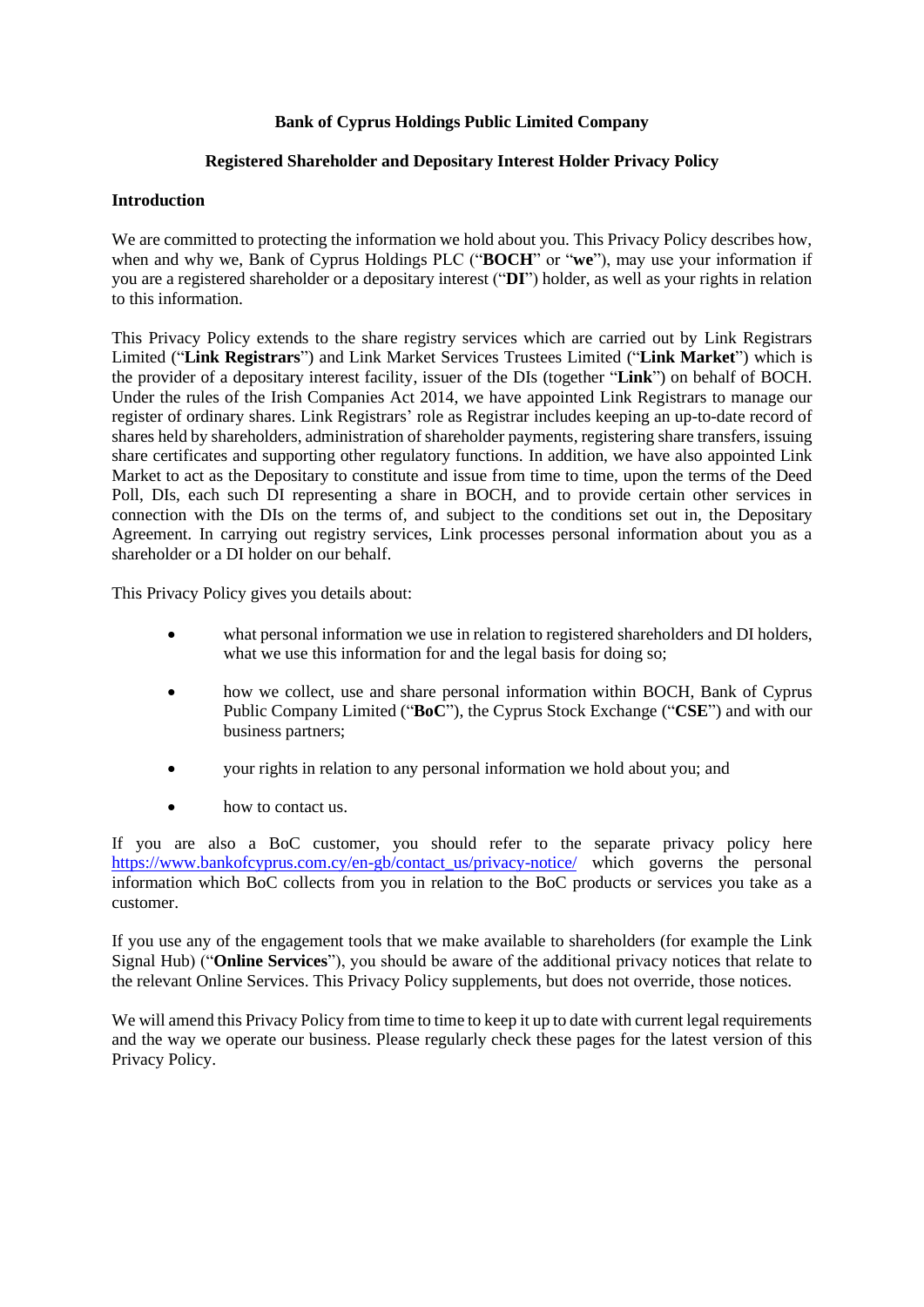# **What personal information we collect about you**

BOCH and BOC will collect and use personal information from CREST and the Central Securities Depository and Central Registry (CSD) of the CSE, where the Register of the Depositary Interests Holders representing Shares is kept and when you supply details directly. We also collect your personal information when you register or use any of our Online Services or our website.

Personal information includes the following:

- IVC (Investor Share Code), Securities Account Number for DI holders and Reference Number given to you by us as a BOCH Shareholder or a DI holder;
- personal details for LSE Shareholders (e.g. name), personal details for DI holders (e.g. name, identification information, nationality, tax identification number or other identification information);
- contact details for LSE Shareholders (e.g. mail address), contact details for DI Holders (e.g. phone number, email address, mail and postal address or mobile number);
- details of categories and classes of shares you hold, records of all transactions;
- details about whether you opt to receive your shareholder documents in an alternative format to allow for accessibility;
- information about proxies and votes you cast;
- any personal details that you provide to us through your communications with us (including without limitation any communications in connection with corporate actions, elections, tax details, proxy appointments, representative appointments, exercise of rights or otherwise);
- your bank account details where you have provided these for the purpose of receipt of dividend or any other payments; and
- a record of your attendance at our general meetings and voting.

### **What we use your information for and the legal basis for doing so**

We must have a legal basis (lawful reason) to process your personal data. The table below sets out what we use your personal data for and our legal basis for doing so.

| <b>Registered Shareholders and Depositary Interest Holders</b> |                                                       |
|----------------------------------------------------------------|-------------------------------------------------------|
| What we use your information for                               | The legal basis for doing so                          |
|                                                                |                                                       |
| To manage your shareholder's and DI holder's                   | $\blacksquare$ Where necessary to comply with the law |
| interest in BOCH                                               |                                                       |
|                                                                | • Where necessary to manage your shareholder          |
|                                                                | and DI holder rights and our obligations to you       |
|                                                                | as a shareholder and a DI holder, in accordance       |
|                                                                | with our Articles of Association and applicable       |
|                                                                | laws                                                  |
|                                                                |                                                       |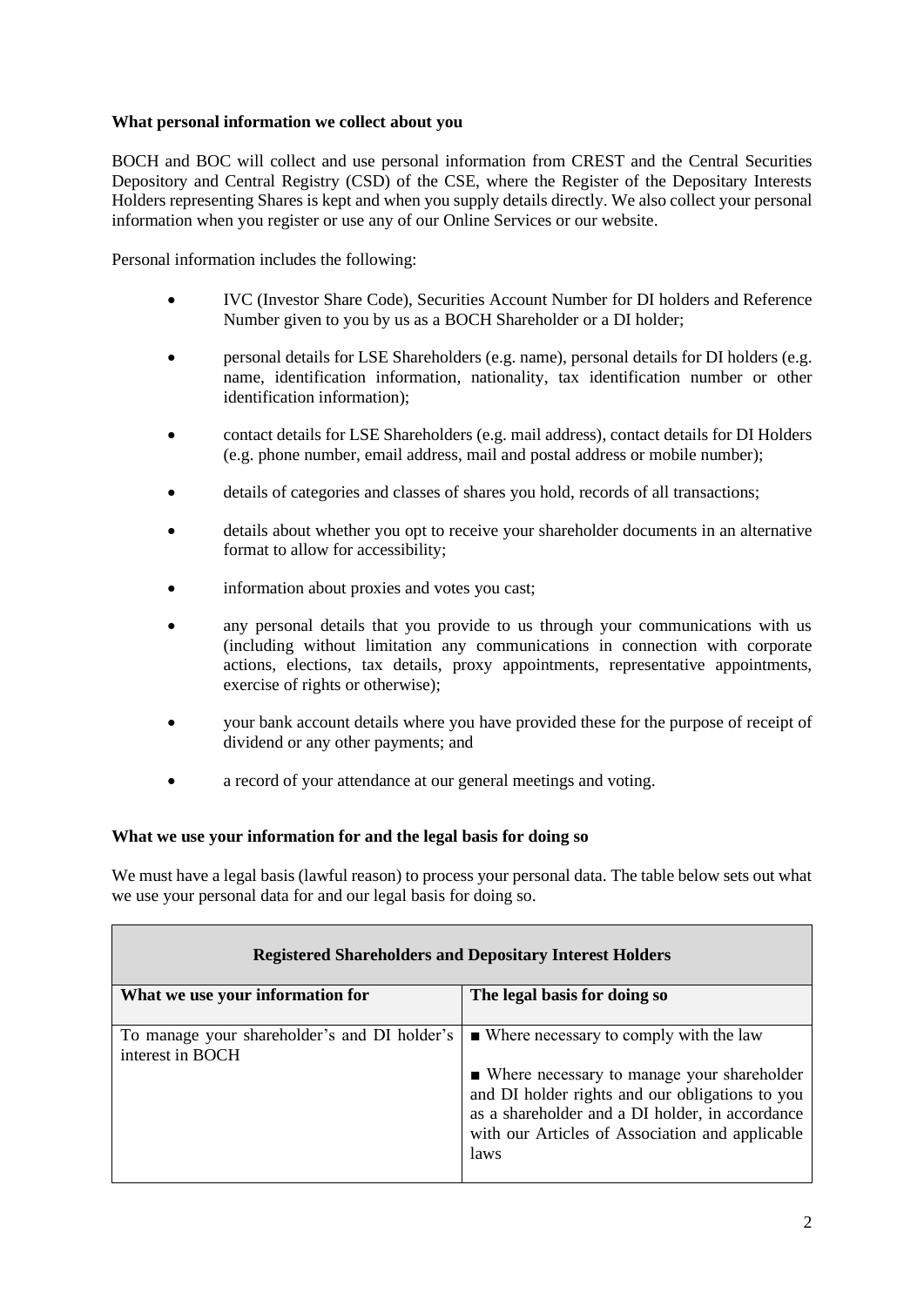|                                                                                                                                                                                                                                                                                                                                                                                                            | $\blacksquare$ It is in our legitimate interests to make sure that<br>the services provided to you as a shareholder and<br>a DI holder are well managed in accordance with<br>applicable laws and regulations                                                                 |
|------------------------------------------------------------------------------------------------------------------------------------------------------------------------------------------------------------------------------------------------------------------------------------------------------------------------------------------------------------------------------------------------------------|-------------------------------------------------------------------------------------------------------------------------------------------------------------------------------------------------------------------------------------------------------------------------------|
| To check your identity and the validity of<br>documents in order to keep the shareholder and<br>DI holder register up-to-date                                                                                                                                                                                                                                                                              | • Where necessary to manage your shareholder<br>and DI holder rights and our obligations to you<br>as a shareholder and a DI Holder in accordance<br>with our Articles of Association and applicable<br>laws                                                                  |
|                                                                                                                                                                                                                                                                                                                                                                                                            | • Where necessary to comply with the law                                                                                                                                                                                                                                      |
|                                                                                                                                                                                                                                                                                                                                                                                                            | It is in our legitimate interests to check your<br>identity and the validity of your documents so we<br>can protect our business and comply with<br>applicable law                                                                                                            |
| To allow you to exercise your rights as a<br>shareholder and a DI holder in accordance with                                                                                                                                                                                                                                                                                                                | $\blacksquare$ Where necessary to comply with the law                                                                                                                                                                                                                         |
| our Articles of Association and applicable laws                                                                                                                                                                                                                                                                                                                                                            | • Where necessary to manage your shareholder<br>and DI holder rights and our obligations to you<br>as a shareholder and a DI holder in accordance<br>with our Articles of Association and applicable<br>laws                                                                  |
| To communicate with you about shareholder and<br>holder related information for legal,<br>DI<br>regulatory and servicing purposes. This includes<br>information on shareholder and DI holder<br>payments, shareholder resolutions, the annual<br>report and accounts, notice of our General<br>Meetings and any other relevant information that<br>relates to your BOCH shareholding                       | • Where necessary to manage your shareholder<br>and DI holder rights and our obligations to you<br>as a shareholder and a DI holder in accordance<br>with our Articles of Association and applicable<br>laws<br>• Where necessary to comply with the law                      |
| To operate the electronic voting system                                                                                                                                                                                                                                                                                                                                                                    | It is in our legitimate interest to operate an<br>efficient and reliable voting system                                                                                                                                                                                        |
| To address any queries or complaints you raise<br>with us as a shareholder and a DI holder                                                                                                                                                                                                                                                                                                                 | $\blacksquare$ It is in our legitimate interests to make sure that<br>your queries or complaints are investigated (for<br>example, so that our shareholders and DI holders<br>receive a high standard of service and we can<br>prevent complaints from arising in the future) |
| To meet responsibilities we have to our<br>regulators, tax officials, stock exchange, listing<br>authority, law enforcement or otherwise meet<br>our legal responsibilities and to meet any<br>responsibilities we<br>have<br>with<br>any<br>stock<br>exchange, listing authority, central securities<br>depository,<br>clearing<br>system,<br>custodian,<br>depository or nominee of any of the foregoing | ■ Where necessary to comply with the law                                                                                                                                                                                                                                      |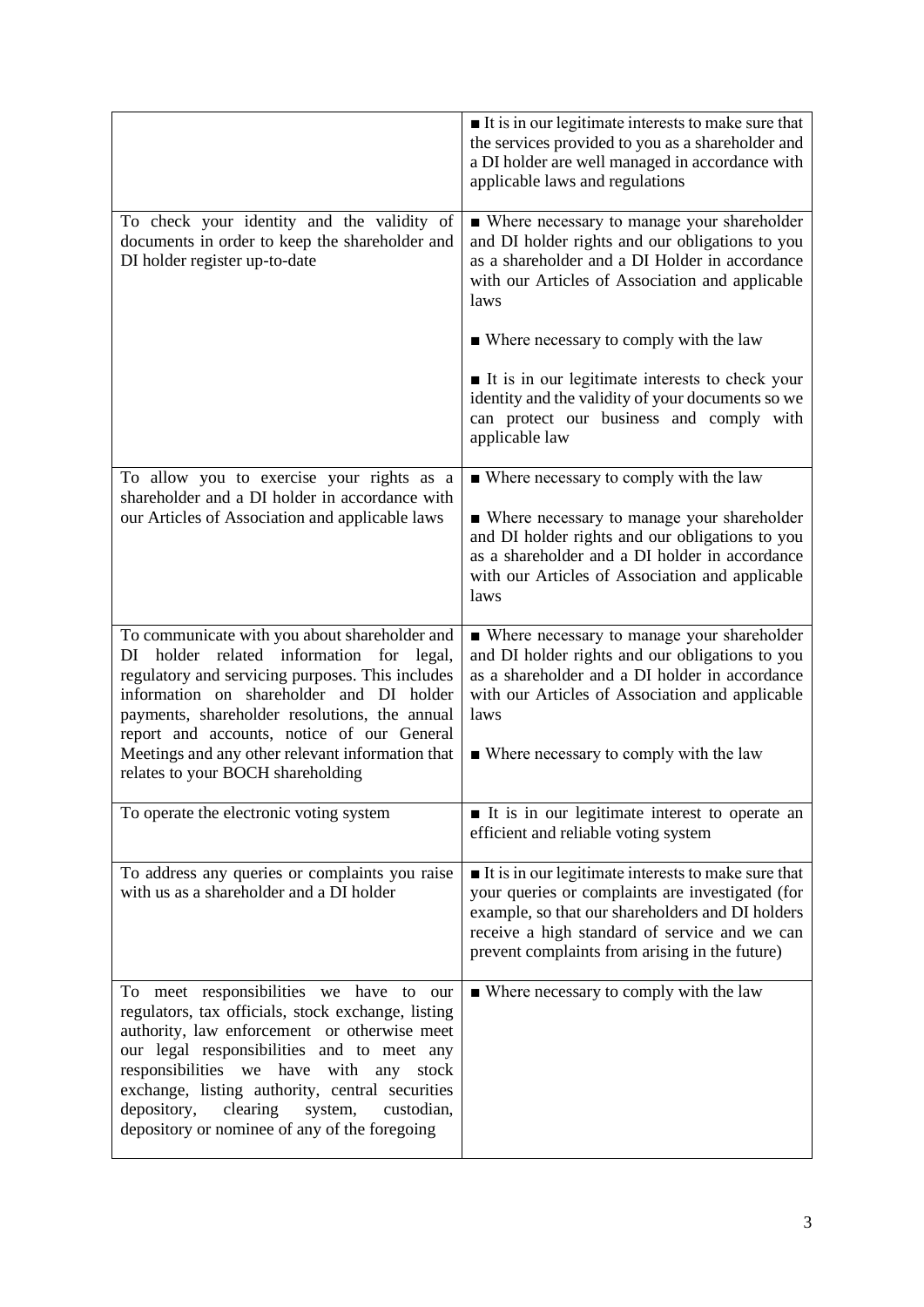### **Who we will share your personal information with**

We will keep your information confidential, but we may share it with third parties (who also have to keep it secure and confidential) who work with us to help deliver our services, in order to fulfil our legal obligations or at your request, under the following circumstances:

- third parties who act on BOCH's behalf such as Link Registrars, our Registrar which manages our share register, Link Market which is the Issuer of DIs, Lumi AGM UK Ltd which provides the system for conducting General Meetings, and Fortuitapps Ltd which provides the Shares Registry System;
- stock exchange, such as the Cyprus Stock Exchange and the London Stock Exchange, listing authority, central securities depository and any depository, custodian and nominee of any of the foregoing;
- other members of Bank of Cyprus Group as necessary to operate our business (for example, BOCH does not have its own IT systems and therefore relies on systems operated by Investor Relations of BoC to process your data and provide you with services and we also rely on other members of the Bank of Cyprus Group for internal reporting and where those companies provide services to us);
- other financial institutions who you ask us to deal with;
- any other service providers and agents (including their sub-contractors);
- our advisers (such as lawyers, tax consultants and other professional advisers);
- your advisers (such as lawyers and other professional advisers) who you have authorised to represent you, or any other person you have told us is authorised to give instructions on your behalf (such as under a power of attorney);
- regulators, law enforcement agencies and authorities in connection with their duties;
- any third party after a restructure, sale or acquisition of any Bank of Cyprus Group company, as long as that person uses your information for the same purposes you originally provided it for;
- anyone we transfer or delegate our rights or obligations to, as allowed under terms and conditions of any agreement you have with us (e.g. if we transfer the management of our share register or the Issuer of the DI's to another service provider).

### **Retention of your data**

Personal data will not be retained for longer than necessary for us to achieve the purpose for which we obtained your personal data as set out above, or as required by any laws that apply. For example, BOCH must retain your personal information contained on the shareholder register for as long as BOCH is operational and for a period thereafter to comply with applicable law.

We do keep certain other records after you have sold your shareholding, if we need to do this to meet legal, regulatory, tax or accounting requirements. We are required to retain an accurate record of your dealings with us, so we can respond to any complaints or challenges from you or others which might be raised later.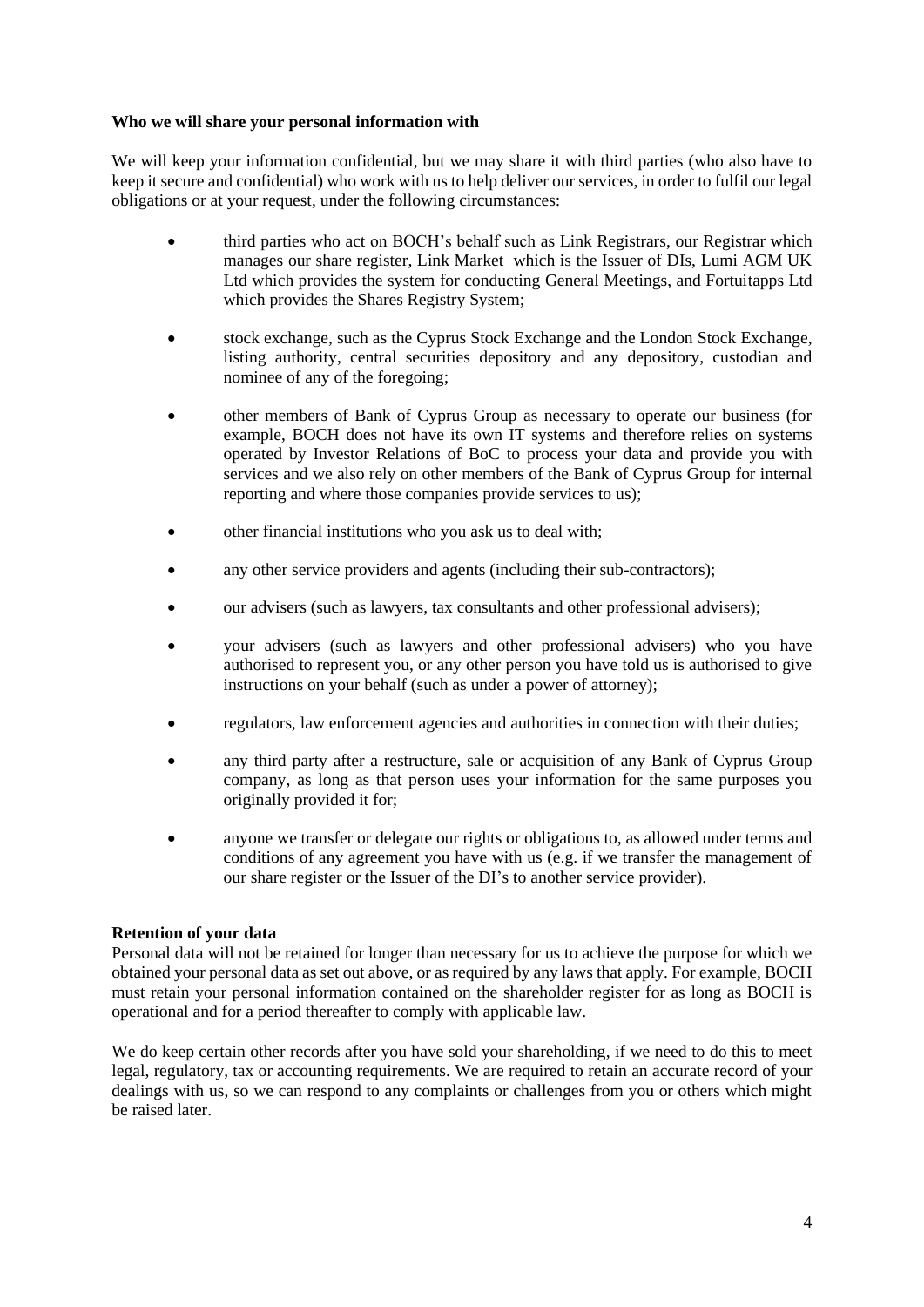We will also retain files if we reasonably believe there is a prospect of litigation. We will then either securely delete it or anonymise it so that it cannot be linked back to you. We review our retention periods for personal data on a regular basis.

# **International data transfer**

When we share information with organisations in another jurisdiction, we will ensure they agree to apply equivalent levels of protection for personal data as we do. If this is not possible, for example because we are required by law to disclose information, we will ensure the sharing of that information is lawful. Also, if we transfer your data from within the European Union to a recipient that is not in a jurisdiction that the European Commission regards as having adequate levels of protections for personal data, we will put in place appropriate safeguards (such as contractual commitments), in accordance with applicable legal requirements including the General Data Protection Regulation ("**GDPR**"), to ensure that your data is adequately protected.

# **Your rights**

You have certain rights relating to your personal data. These include the right to:

- ask for a copy of the personal data we hold about you:
- ask us to give you (or a third party chosen by you) an electronic copy of the personal data you have given us;
- ask us to correct personal data we hold:
- restrict how we use your personal data;
- ask us to delete your personal data;
- object to particular ways we are using your personal data; and
- complain to your local data protection authority.

Your ability to exercise these rights will depend on a number of factors, and in some instances we will not be able to agree to your request (for example, if we have a legitimate reason for not doing so or the right doesn't apply to the particular information we hold about you).

If you would like more information on your rights, or want to exercise them, you can do so in the following ways:

- to correct your personal data, if you are a shareholder please contact Link Registrars and if you are a DI holder please contact the Cyprus Stock Exchange or your Operator (Brokerage Firm or Custodian) in the first instance if any personal data relating to your shareholding or DI holding ) is incorrect;
- to change your voting preferences or mailing preferences, please contact Link Registrars in the first instance;
- in all other circumstances, see the 'How to contact us' section.

You have legal rights under data protection laws in relation to your personal information. We may ask you for proof of identity when making a request to exercise any of these rights. We do this to ensure we only disclose information where we know we are dealing with the right individual.